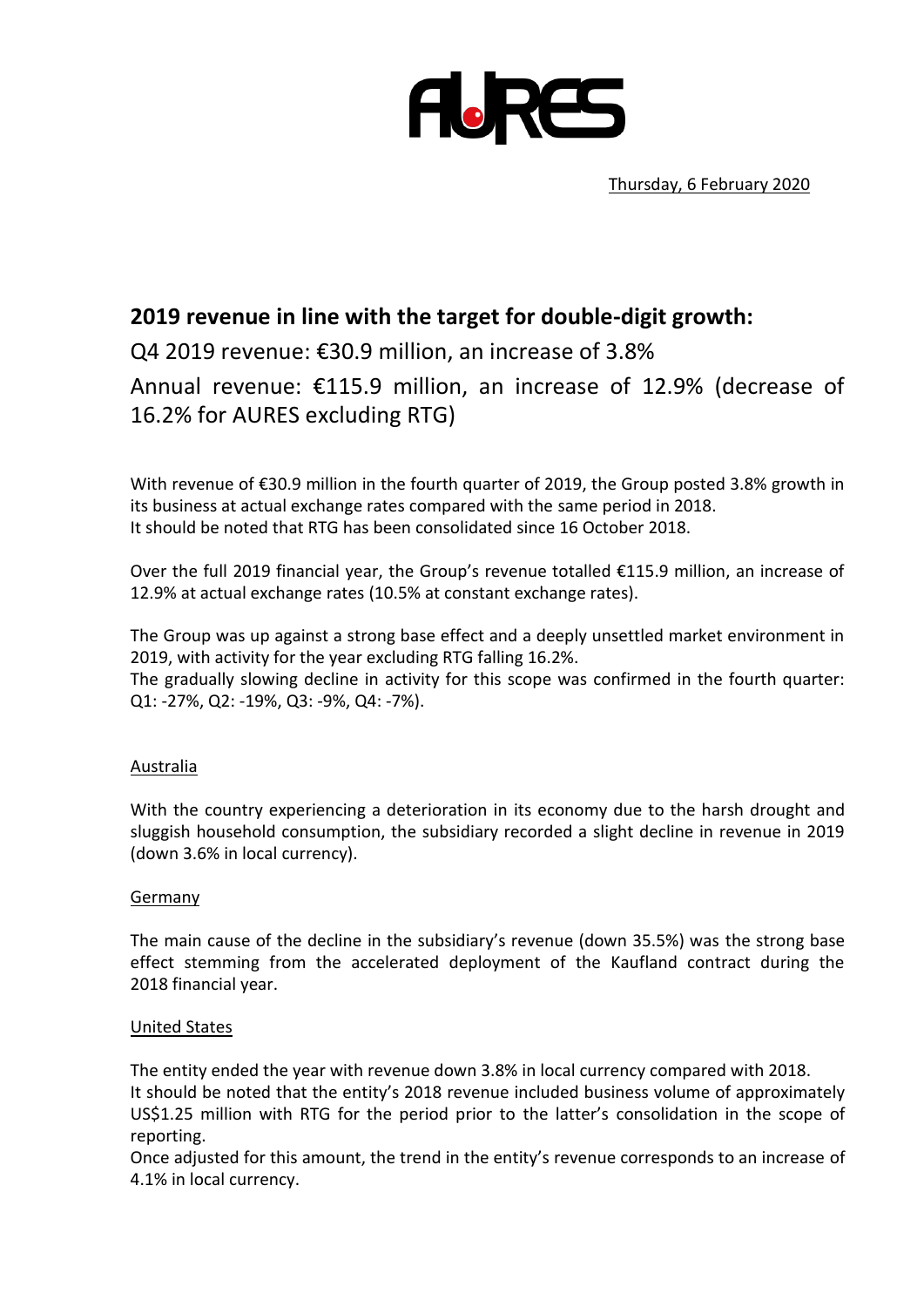#### France

After the boost from the implementation of the NF 525 standard in 2018, the basis of comparison was very strong at the start of the year.

Long periods of social unrest also slowed and often pushed back the majority of material investments in the restaurant and retail sectors.

Nevertheless, the last quarter of 2019 confirmed the return to growth, with an increase of 11%: Q1: -38%, Q2: -22%, Q3: +3%, Q4: +11%).

#### UK

The uncertainty caused and fuelled by Brexit throughout the year largely ruled out the prospect of a return to growth for the subsidiary.

#### RTG

The entity has been consolidated since 16 October 2018.

In its first year within the Group, RTG recorded revenue of US\$40.5 million (compared with approximately US\$39.4 million in 2018, as mentioned in the 2018 annual report). RTG is starting to record its first orders, demonstrating that the strategy to capitalise on synergies with the Group's activity and cross-selling opportunities is well-founded.

#### Annual revenue trends by Group entity:

| Germany:   | €11,180K | -35.5%   |  |
|------------|----------|----------|--|
| Australia: | €9,523K  | -5.4%    |  |
| US:        | €14,278K | $+1.6\%$ |  |
| France:    | €29,859K | $-14.9%$ |  |
| UK:        | €14,821K | $-19.9%$ |  |
| $RTG$ :    | €36,211K |          |  |

-5.4% *(-3.6% in local currency terms)* US: €14,278K +1.6% *(-3.8% in local currency terms)* UK: €14,821K -19.9% *(-20.6% in local currency terms)*

| <b>Consolidated revenue</b><br>$(\varepsilon$ k) | 2019    | 2018    | Change    | Change at constant<br>exchange rates |
|--------------------------------------------------|---------|---------|-----------|--------------------------------------|
| Q1                                               | 26,470  | 25,595  | $+3.42%$  | $+0.03%$                             |
| Q <sub>2</sub>                                   | 30,759  | 26,826  | $+14.66%$ | $+12.33%$                            |
| Q <sub>3</sub>                                   | 27,773  | 20,507  | +35.43%   | +33.19%                              |
| Q4                                               | 30,870  | 29,729  | $+3.84%$  | $+2.26%$                             |
| Full-year 2019                                   | 115,872 | 102,657 | +12.87%   | +10.49%                              |